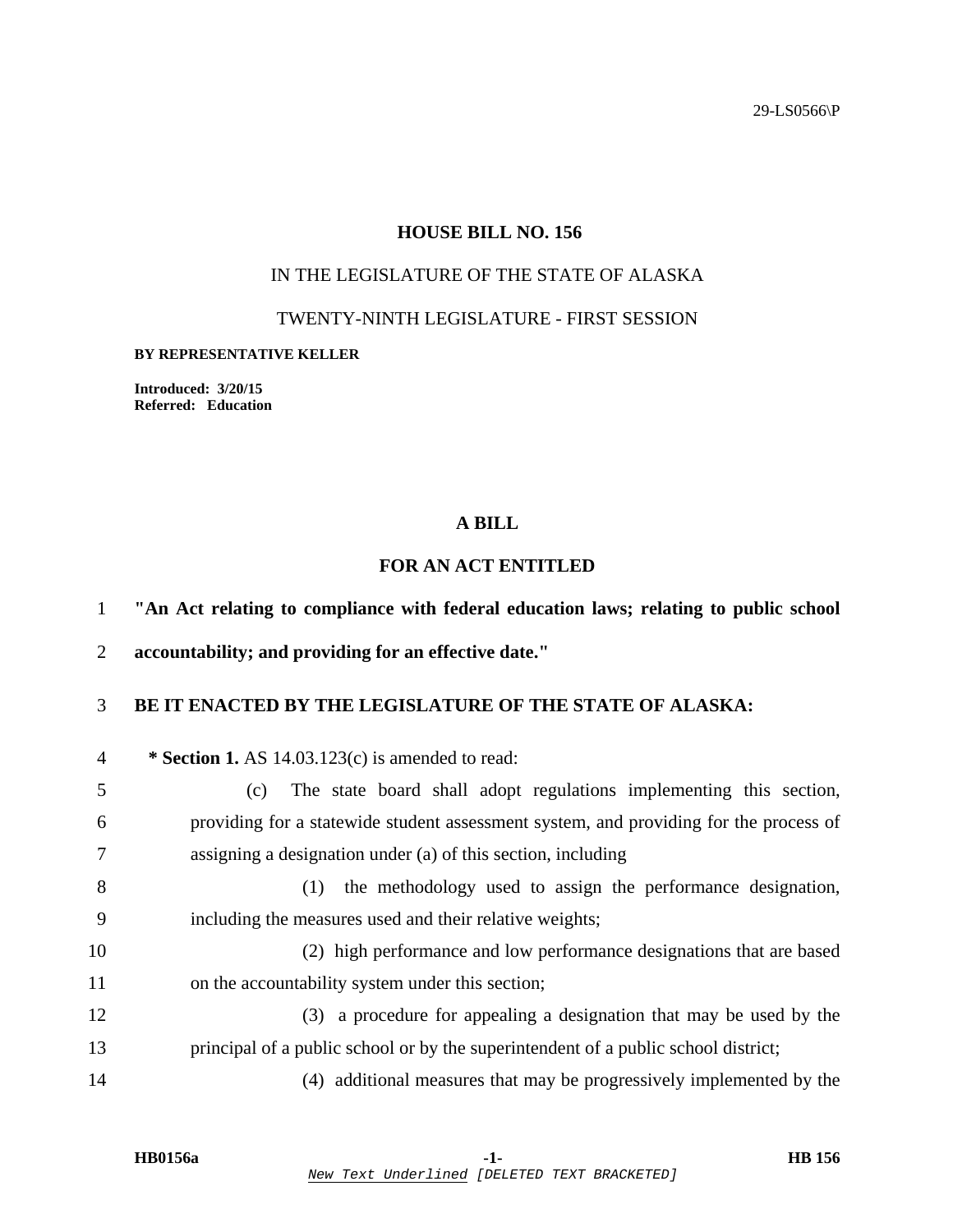1 commissioner to assist schools or districts to improve performance in accordance with 2 this section**;** [AND WITH FEDERAL LAW; TO THE EXTENT NECESSARY TO 3 CONFORM TO FEDERAL LAW,] the additional measures may be unique to a 4 certain school or district if that school or district receives federal funding that is not 5 available to all schools or districts in the state**;**

6 **(5) the methodology used to assign the state public school system a**

### 7 **performance designation that compares the state public school system to public**

# 8 **school systems in other states and countries**.

- 9 **\* Sec. 2.** AS 14.03.123(d) is amended to read:
- 

10 (d) A public school or district that receives a low performance designation 11 under this section shall prepare and submit to the department a school or district 12 improvement plan, as applicable, in accordance with regulations adopted by the board. 13 The improvement plan must be prepared with the maximum feasible public 14 participation of the community including, as appropriate, interested individuals, 15 teachers, parents, parent organizations, students, tribal organizations, local government 16 representatives, and other community groups. **The improvement plan must give** 17 **preference to measures that increase local control of education and parental** 18 **choice and that do not require a direct increase in state or federal funding for the** 19 **school or district.**

20 **\* Sec. 3.** AS 14.03.123(e) is amended to read:

21 (e) The department shall establish a program of special recognition for those 22 public schools that receive a high performance designation**, based on the** 23 **accountability system under (f) of this section, that demonstrates an** 24 **improvement over the school's performance designation for the previous year**.

25 **\* Sec. 4.** AS 14.03.123(f) is amended to read:

26 (f) In the accountability system for schools and districts required by this 27 section, the department shall 28 (1) [IMPLEMENT 20 U.S.C. 6301 - 7941 (ELEMENTARY AND

29 SECONDARY EDUCATION ACT OF 1965), AS AMENDED;

30 (2)] implement state criteria and priorities for accountability including 31 the use of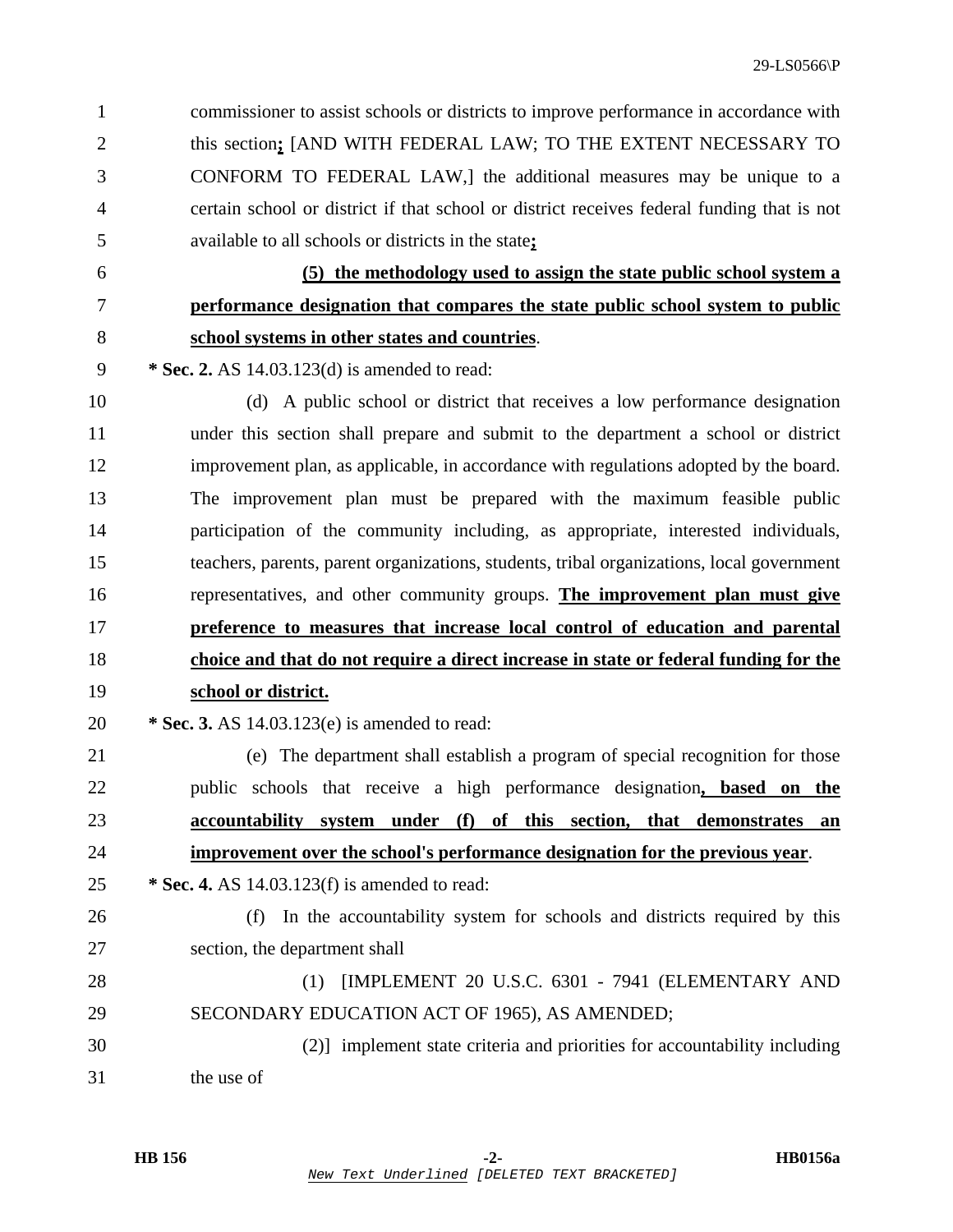| $\mathbf{1}$   | measures of student performance on standards-based<br>(A)                                  |
|----------------|--------------------------------------------------------------------------------------------|
| $\overline{2}$ | assessments in language arts and mathematics;                                              |
| 3              | (B) measures of student improvement; and                                                   |
| $\overline{4}$ | other measures identified that are indicators of student<br>(C)                            |
| 5              | success and achievement; and                                                               |
| 6              | $(2)$ [(3)] to the extent practicable, minimize the administrative burden                  |
| 7              | on districts.                                                                              |
| 8              | * Sec. 5. AS 14.03.123 is amended by adding a new subsection to read:                      |
| 9              | (h) The department shall, by regulation, develop procedures to                             |
| 10             | allow the parent or guardian of a student or a student who is<br>(1)                       |
| 11             | emancipated or is 18 years of age or older to opt out of any student assessment used to    |
| 12             | implement the accountability system under this section; and                                |
| 13             | ensure that individually identifiable data pertaining to a student<br>(2)                  |
| 14             | collected under this section is stored securely and is only accessible to the student, the |
| 15             | student's parents or guardian, the student's teacher, and other individuals in the state   |
| 16             | with a legitimate need for the information to perform the duties described under this      |
| 17             | section.                                                                                   |
| 18             | * Sec. 6. AS $14.07.020(a)$ is amended to read:                                            |
| 19             | (a) The department shall                                                                   |
| 20             | (1) exercise general supervision over the public schools of the state                      |
| 21             | except the University of Alaska;                                                           |
| 22             | (2) study the conditions and needs of the public schools of the state,                     |
| 23             | adopt or recommend plans, administer and evaluate grants to improve school                 |
| 24             | performance awarded under AS 14.03.125, and adopt regulations for the improvement          |
| 25             | of the public schools;                                                                     |
| 26             | (3) provide advisory and consultative services to all public school                        |
| 27             | governing bodies and personnel;                                                            |
| 28             | (4) prescribe by regulation a minimum course of study for the public                       |
| 29             | schools; the regulations must provide that, if a course in American Sign Language is       |
| 30             | given, the course shall be given credit as a course in a foreign language;                 |
| 31             | (5) establish, in coordination with the Department of Health and Social                    |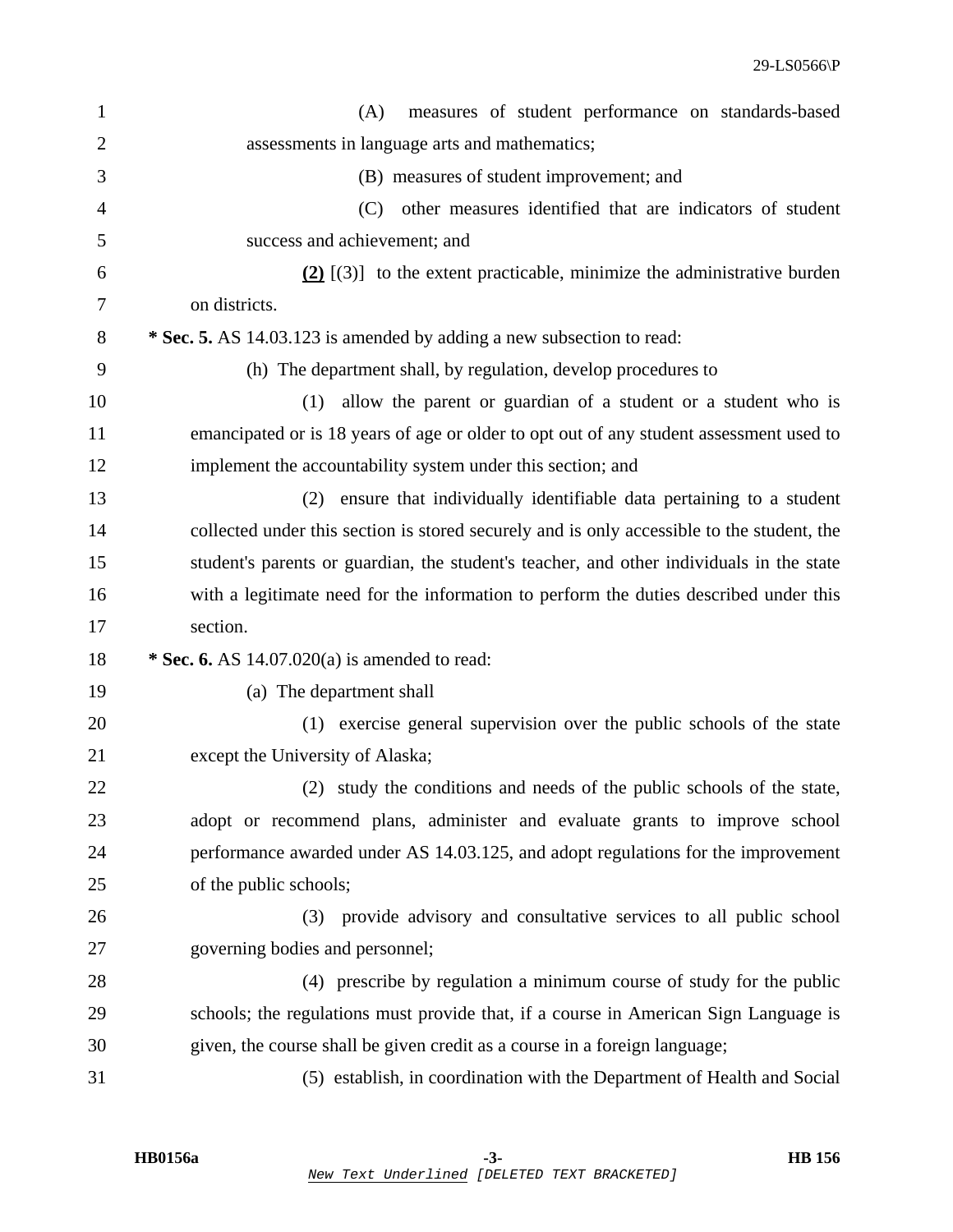1 Services, a program for the continuing education of children who are held in detention 2 facilities in the state during the period of detention;

3 (6) accredit those public schools that meet accreditation standards 4 prescribed by regulation by the department; these regulations shall be adopted by the 5 department and presented to the legislature during the first 10 days of any regular 6 session, and become effective 45 days after presentation or at the end of the session, 7 whichever is earlier, unless disapproved by a resolution concurred in by a majority of 8 the members of each house;

9 (7) prescribe by regulation, after consultation with the state fire 10 marshal and the state sanitarian, standards that will assure healthful and safe 11 conditions in the public and private schools of the state, including a requirement of 12 physical examinations and immunizations in pre-elementary schools; the standards for 13 private schools may not be more stringent than those for public schools;

14 (8) exercise general supervision over pre-elementary schools that 15 receive direct state or federal funding;

16 (9) exercise general supervision over elementary and secondary 17 correspondence study programs offered by municipal school districts or regional 18 educational attendance areas; the department may also offer and make available to any 19 Alaskan through a centralized office a correspondence study program;

20 (10) accredit private schools that request accreditation and that meet 21 accreditation standards prescribed by regulation by the department; nothing in this 22 paragraph authorizes the department to require religious or other private schools to be 23 licensed;

24 (11) review plans for construction of new public elementary and 25 secondary schools and for additions to and major rehabilitation of existing public 26 elementary and secondary schools and, in accordance with regulations adopted by the 27 department, determine and approve the extent of eligibility for state aid of a school 28 construction or major maintenance project; for the purposes of this paragraph, "plans" 29 include educational specifications, schematic designs, projected energy consumption 30 and costs, and final contract documents;

31 (12) provide educational opportunities in the areas of vocational